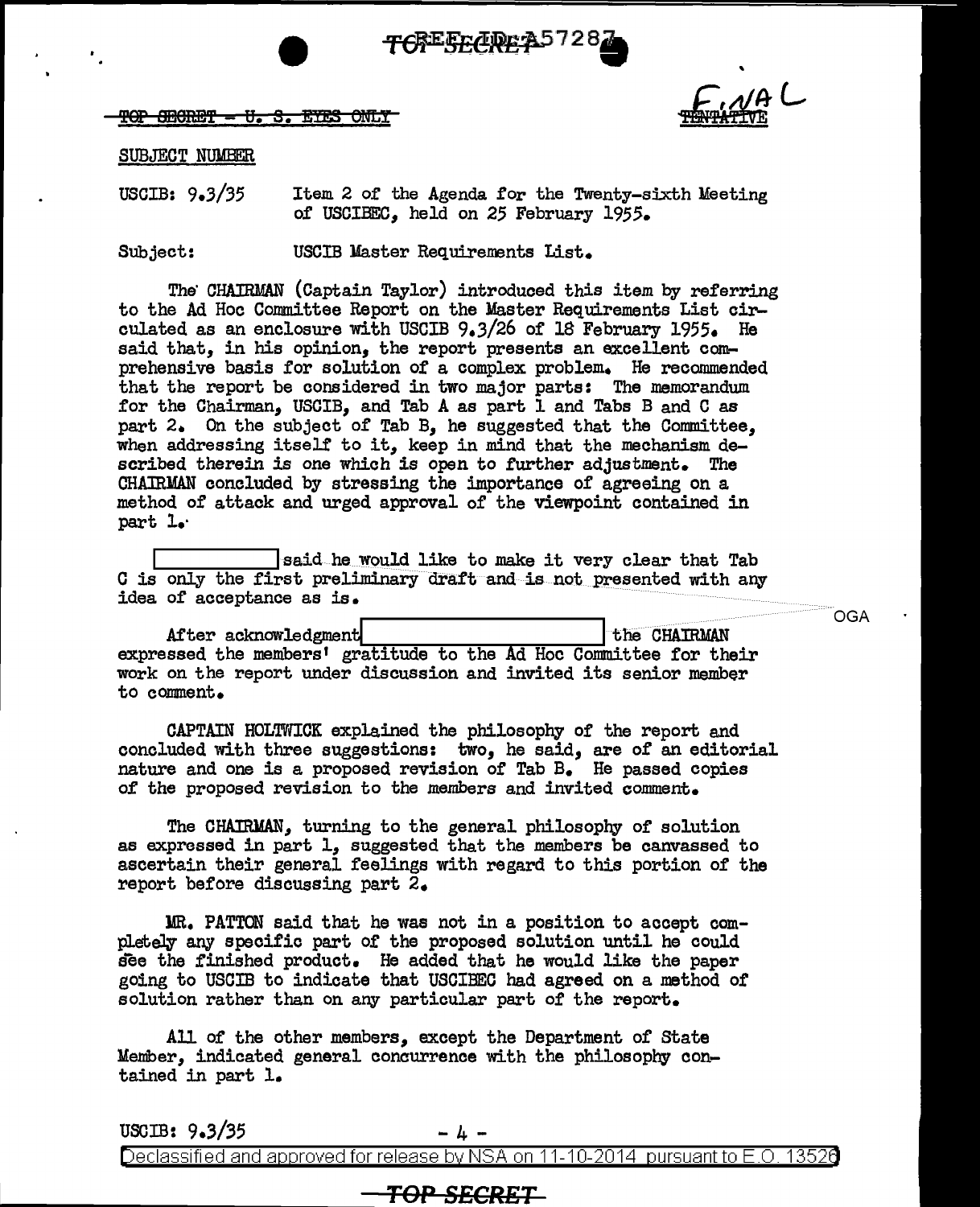TOP SECRET - U. S. EYES ONLY

### USCIB: 9 *.3/35*

MR. POLYZOIDES said that the report includes a great many good points and that the Department of State has carefully considered it the way the Chairman has asked that it be considered. It consists, he noted, of three parts or phases: (1) preparation of a COMINT requirements list; (2) preparation of an implementation plan and periodic reports on its application; and  $(3)$  procedures for levying supplemental COMINT requirements and making adjustments thereto. He stated that the steps proposed for phase 1 appeared to be time consuming and wasteful. They would take months to complete and do not appear to add much to the present picture. He saw little difference between the proposed list and the current Master Requirements List except that the proposed list would be more complicated and even less relevant to actual allocatioh of COMINT resources, e.g.: it would probably contain some 143 generalized statements of national intelligence requirements grouped under 3S objectives as compared with 67 requirements under 11 objectives in the MRL. Referring to the second phase, he said that he is in agreement. He also expressed general concurrence with the supplemental guidance portion of' the report. He concluded by explaining that the Department of State has given this matter thorough consideration and f'eels strongly that any solution to the problem must lead as directly as possible to development of NSA's implementation plan and actual allocation of resources.

The CHAIRMAN, commenting on part 1 of the Ad Hoc Committee Report, expressed his opinion that it is a new and rather good approach. He said that it proposes a list of National Intelligence Requirements further segregated on the basis of requirements which are suitable for NSA to attempt to attack. It appears to be a much broader approach, he commented, than the old one or the one just recommended. He then asked the Department of State Member if' the approach contained in the Ad' Hoc Committee Report is totally unacceptable from his viewpoint.

MR. POLYZOIDES replied that he could not endorse or participate in those proposals of the report which dealt with preparation of' the CRL, but that he did not desire to block a majority of' the Committee from proceeding with this preparation. He continued by saying that he would abstain from voting on those proposals, but would be prepared to submit an example of how the Department feels that basic guidance for diplomatic communications can be presented more usefully. This would enable, he concluded, continuation of work on the proposal at hand and provide also for consideration of the separate views of the Department of State.

USCIB:  $9.3/35$  -  $5 -$  (Corrected page)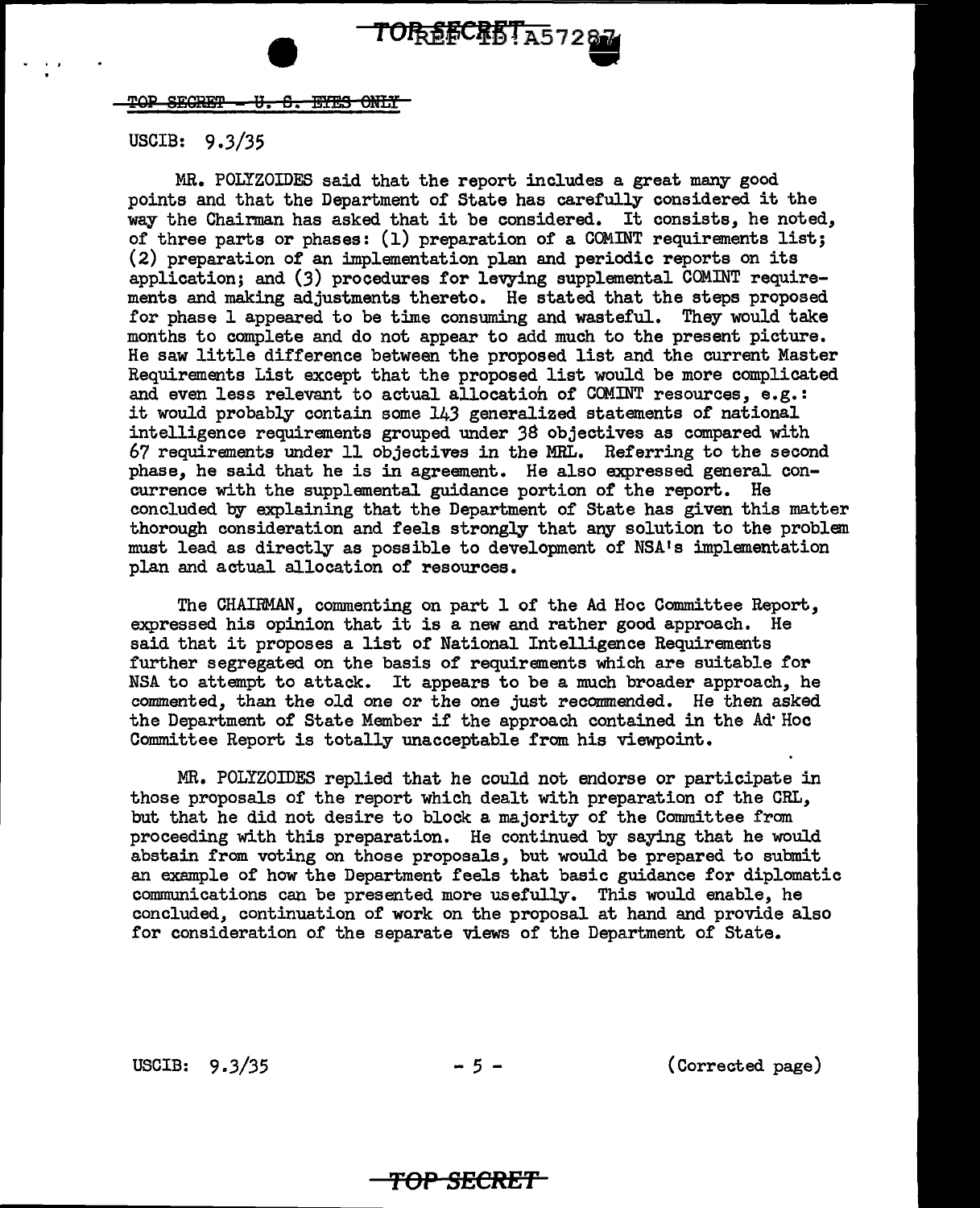#### TOP SECRET = U.S. EYES ONLY

#### USCIB: 9.3/35

The CHATRMAN said that the suggestion is fair and constructive and could well assist in coming up with the final answer.

The Committee proceeded to review paragraph by paragraph the .memorandum for the Chairman, USCIB, and Tab A (enclosures with USCIB 9.3/26) together with the proposed changes presented by the NSA Member. During this review, USCIBEC considered: (1) \Vhether or not the list of USCIB National Intelligence Objectives and National Intelligence Requirements should be submitted to the IAC for their approval. (2) Whether to accept part of the report and forward it to USCIB or forward the complete package. (3) Contents and modifications of Tab C.  $(4)$  A proposal that the National Intelligence Objectives as set forth in DCID 4/4 of 14 December 1954 be substituted for Tab C and forwarded to NSA as basic guidance upon which to base an implementing plan.  $(5)$  Whether to decide now on the manner of supplemental guidance to be furnished NSA or await results of application of the basic guidance given NSA.

The members ultimately agreed to the following amendments to part 1 of the Ad Hoc Committee Report:

- a. Memorandum. for the Chairman, USCIB:
	- (1) Delete all of subparagraph (3) of paragraph  $6.$
	- (2) Substitute the following for the 2nd and 3rd sentences of paragraph 7: "It would likewise be improper to require, except under emergency conditions, that the Director, NSA, divert any of the resources which he is employing to .maintain technical continuity. This Committee has therefore provided, in Tab A, for such changes in USCIB1s basic guidance. TAB B describes two alternatives for a mechanism to provide the Supplemental Guidance mentioned in paragraph *3* above. USCIBEC is still considering the several proposals in TAB B and includes it in this report only to illustrate the nature of the problem and the solutions of it that are under consideration."
	- (3) Change the last sentence of paragraph *B* to read: 11After study of this report, USCIB should advise the National Executive Agent as to the extent of the estimated additional resources it considers should be made available for COMINT production in the coming year."

USCIB:  $9.3/35$  - 6 -

# **TOP SECRET**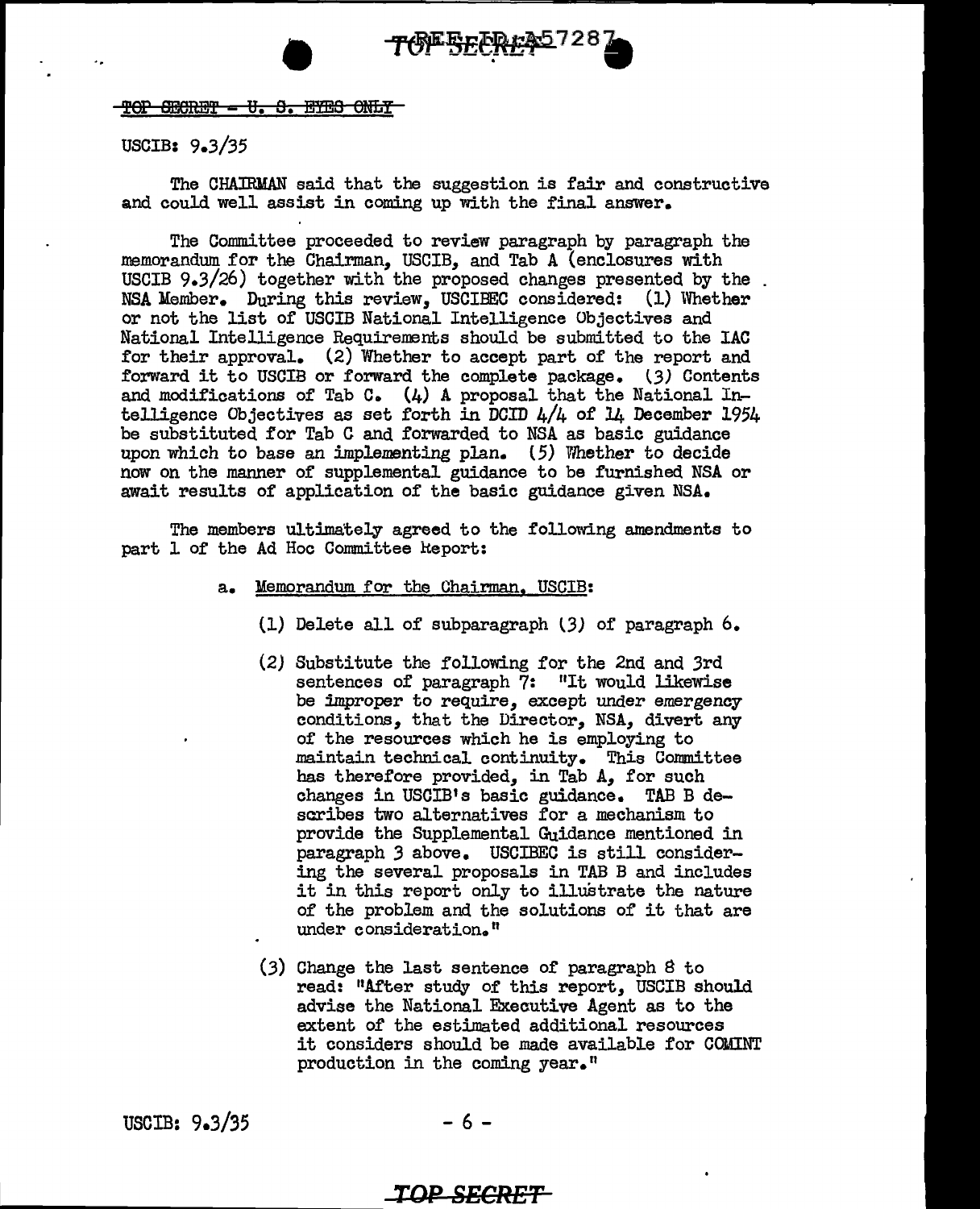TOP SECRET -<del>S. ETES ONLY</del> - 77

USCIB: 9 .3/35

. ..

- b. TAB A --
	- (1) Change the last sentence of paragraph 3b to read: "The CIA Member of USCIBEC is preparing a document from which it is hoped such a translation can be made."

**ORESE CLEAS728** 

- (2) Change "Recommendation" under paragraph 3b to read: <sup>11</sup>USCIB note that USCIBEC is preparing a draft of a National Intelligence Requirements List to be attached as TAB C to this report. This draft, when completed, will be forwarded.to USCIB for approval as a base from which a COMINT Requirements List will be derived. Concurrently, it would be anticipated that USCIB would seek IAC approval of the USCIB approved draft National Intelligence Requirements List, when completed, but not of the COMINT Requirements List based thereon."
- \* (3) Change "Recommendation" under paragraph 3e to read: "USCIB designate USCIBEC to carry out this operation."
	- $(4)$  Change "Recommendation" under paragraph 3f to read: 11USCIB review, and approve the completed COMINT Requirements List."

DECISION: (25 February 1955) USCIBEC (the Department of State Member abstaining as regards those proposals which dealt with the preparation of a COMINT Requirements List) agreed to approve, as modified during this discussion and edited by the Chairman, the memorandum for the Chairman, USCIB, and Tab A (enclosures with USCIB  $9.3/26$  of 18 February 1955)."

USCIBEC further agreed that the CIA Member would continue work on Tab C (enclosure with USCIB  $9.3/26$ ) and circulate it for comment within two weeks with the understanding that the list, after review by USCIBEC, will be sent to USCIB for approval together with the recommendation that, as approved by USCIB, the list be forwarded to the IAC for approval as representing Priority National Intelligence Requirements. It was further recognized that approval of the list by the IAC may be a time consuming process. USCIBEC accordingly agreed to recommend that USCIB use the list (as approved by itself) as a basis for indicating which requirements USCIB believes should be assigned as COMINT tasks, thus avoiding a long wait in implementing the plan set forth in Tab A.

USCIB:  $9.3/35$  - 7 - (Corrected page)

# **TOP SECRE"f**